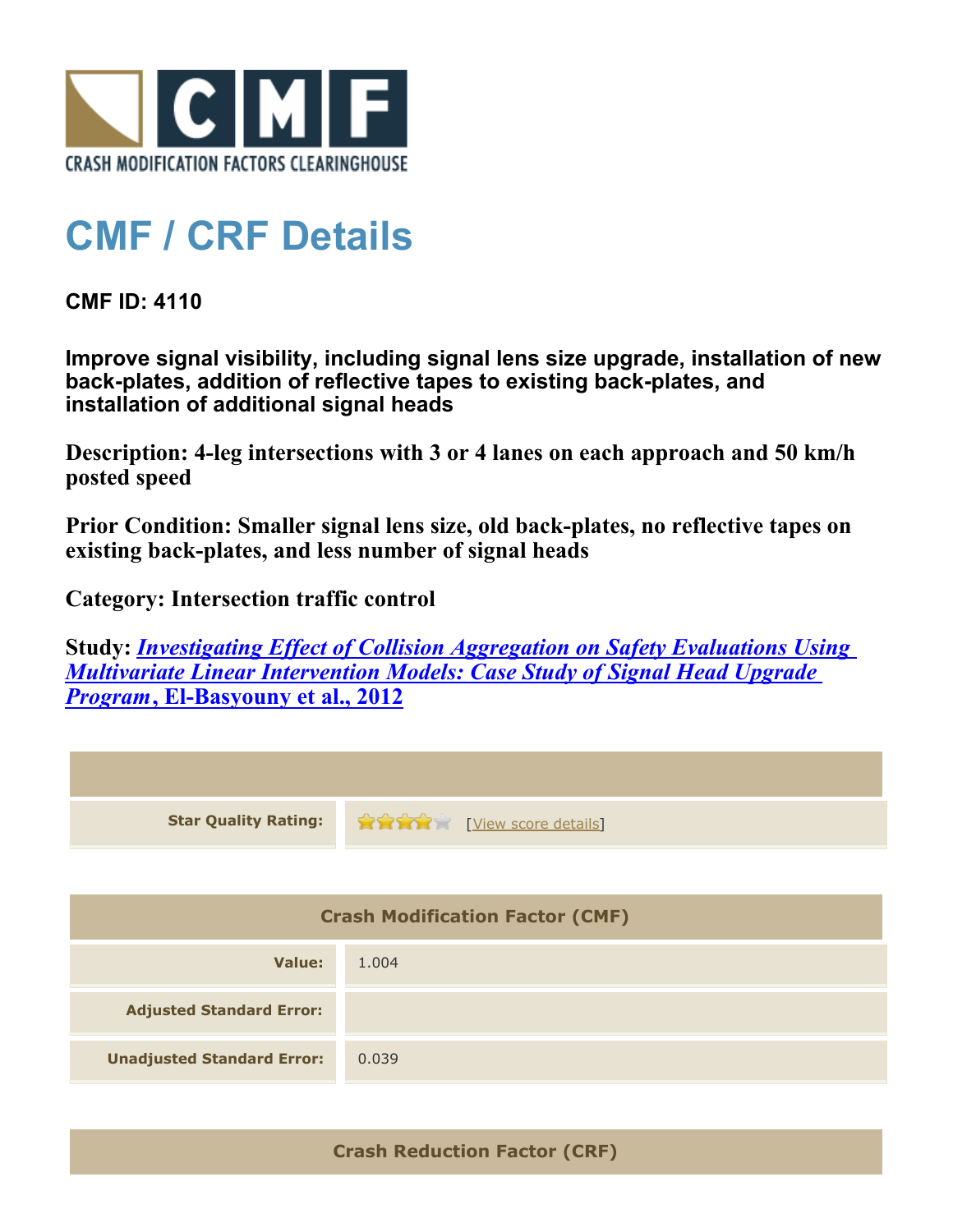| Value:                            | -0.4 (This value indicates an <b>increase</b> in crashes) |
|-----------------------------------|-----------------------------------------------------------|
| <b>Adjusted Standard Error:</b>   |                                                           |
| <b>Unadjusted Standard Error:</b> | 3.9                                                       |

| <b>Applicability</b>                    |                                                                      |
|-----------------------------------------|----------------------------------------------------------------------|
| <b>Crash Type:</b>                      | Day time                                                             |
| <b>Crash Severity:</b>                  | K (fatal), A (serious injury), B (minor injury), C (possible injury) |
| <b>Roadway Types:</b>                   | Not Specified                                                        |
| <b>Number of Lanes:</b>                 | 3 to 4                                                               |
| <b>Road Division Type:</b>              |                                                                      |
| <b>Speed Limit:</b>                     | 50 km/h                                                              |
| <b>Area Type:</b>                       | Urban                                                                |
| <b>Traffic Volume:</b>                  |                                                                      |
| <b>Time of Day:</b>                     | Day                                                                  |
| If countermeasure is intersection-based |                                                                      |
| <b>Intersection Type:</b>               | Roadway/roadway (not interchange related)                            |
| <b>Intersection Geometry:</b>           | $4$ -leg                                                             |
| <b>Traffic Control:</b>                 | Signalized                                                           |
| <b>Major Road Traffic Volume:</b>       | 4637 to 51743 Average Daily Traffic (ADT)                            |
| <b>Minor Road Traffic Volume:</b>       | 134 to 48906 Average Daily Traffic (ADT)                             |

| <b>Development Details</b>      |              |
|---------------------------------|--------------|
| <b>Date Range of Data Used:</b> | 1999 to 2004 |